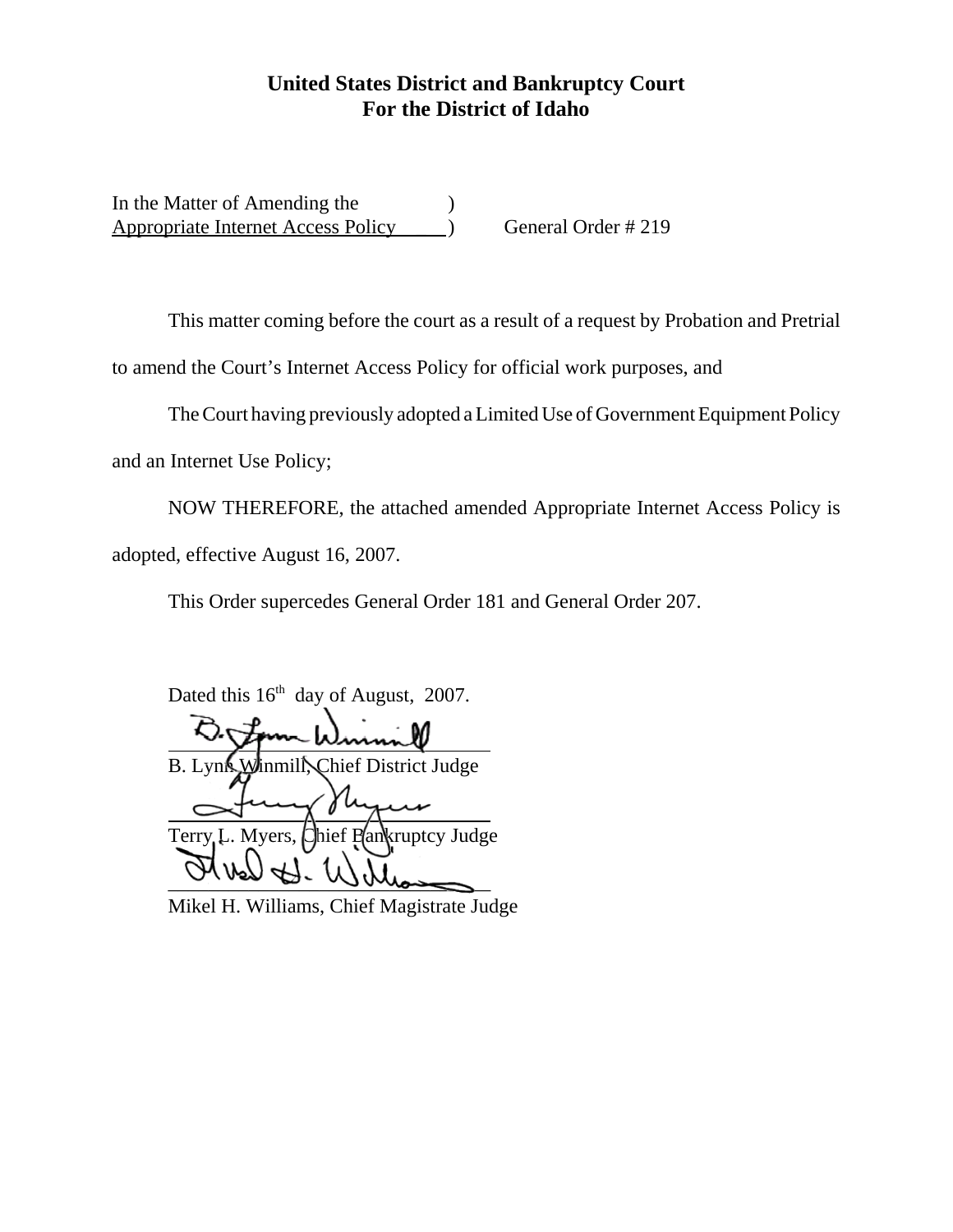## **United States Courts, District of Idaho**

## **Appropriate Internet Access Policy**

June 2003 as amended April 2006, and August 2007

In January, 2003, the Court adopted the Limited Use of Government Equipment Policy. Under this policy, judiciary employees are permitted limited use of government office equipment for personal needs if such use does not interfere with official business and involves minimal additional expense to the government. The limited personal use of government office equipment should only occur during employees' non-work time. This privilege to use government office equipment for non-government purposes may be revoked or limited at any time by the Chief Judge, Court Executive, or Chief Probation Officer.

This policy also defined inappropriate use as follows:

- using equipment for activities that are illegal, inappropriate or offensive to fellow employees or the public, such as hate speech, or materials that ridicule others on the basis of race, creed, religion, color, gender, disability, national origin, or sexual orientation
- creating, downloading, viewing, storing, copying, transmitting, or retransmitting sexually explicit or sexually oriented material.
- creating, downloading, viewing, storing, copying, transmitting, or retransmitting material related to illegal gambling, illegal weapons, terrorist activities, any other illegal or prohibited activities;

In September 1998, the Court adopted an Internet Use policy with the following guidelines:

- Use of the public Internet network accessed via computer gateways owned, or operated on the behalf of the United States District Court for the District of Idaho imposes certain responsibilities and obligations on Court employees and officials and is subject to Court policies and local, state and federal laws. Acceptable use should always be ethical, reflect honesty, and show restraint in the consumption of shared computing resources. It should demonstrate respect for intellectual property, ownership of information, system security mechanisms, and an individual's right to freedom from harassment and unwarranted annoyance.
- Use of Internet services provided by the Court is subject to monitoring for security and/or network management reasons. Users of these services are therefore advised of this monitoring and agree to this practice. This monitoring includes the logging of what Internet resources and "sites" are accessed by which users. Users should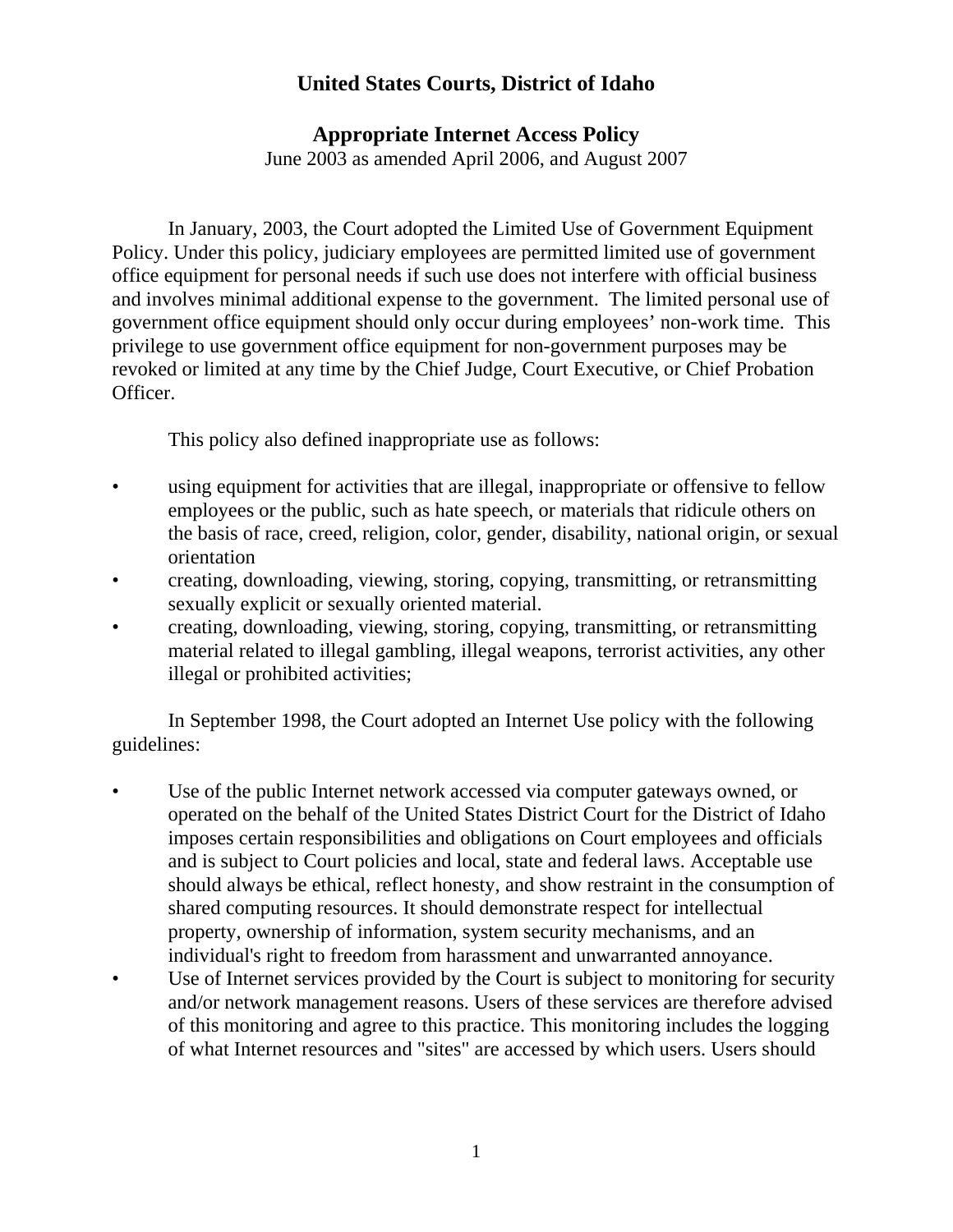further be advised that many external Internet sites also log who accesses their resources, and may make this information available to third parties.

- By participating in the use of Internet systems provided by the Court, users agree to be subject to and abide by this policy, as well as the Court Computer Security Policy. Willful violation of the principles and provisions of this policy may result in disciplinary action.
- This policy hereby incorporates by reference the Code of Conduct for Judicial Employees, which is applicable to all Internet activities.

In September 2005, the Judicial Conference amended several Internet access policies which (1) strongly discouraged the use of web-based e-mail accounts from the Judiciary's data communication networks since they bypass normal security features; and (2) prohibited peer-to-peer file sharing, chat rooms and instant messaging with persons or entities outside of the Judiciary due to the extraordinary security risks they pose.

As noted in these policies, no judiciary employee has the right to use government computer equipment in an inappropriate way.

As a result of the above Judicial Conference actions, it is the policy of this Court to block inappropriate Internet sites. The sites listed below do not have a business purpose and have been characterized as offensive, or these sites present potential security risks. As a result, the following sites will be blocked from Internet access in the District of Idaho:

- Adult/Sexually Explicit
- Chat Rooms and Instant Messaging
- Criminal Activity
- Gambling
- Hacking
- Intolerance and Hate
- Illegal Drugs
- Peer-to-Peer file sharing networks
- Phishing & Fraud (identity theft)
- Spyware (live viruses)
- Tasteless & Offensive
- Violence

In addition, personal Web Based E-mail accounts will be blocked except those identified by the Administrative Office which provide virus scanning of e-mail and attachments. These include AOL's AIM Mail, Google's Gmail, MSN Hotmail and Yahoo Mail. Any exceptions to this policy must be approved by the Chief Judges.